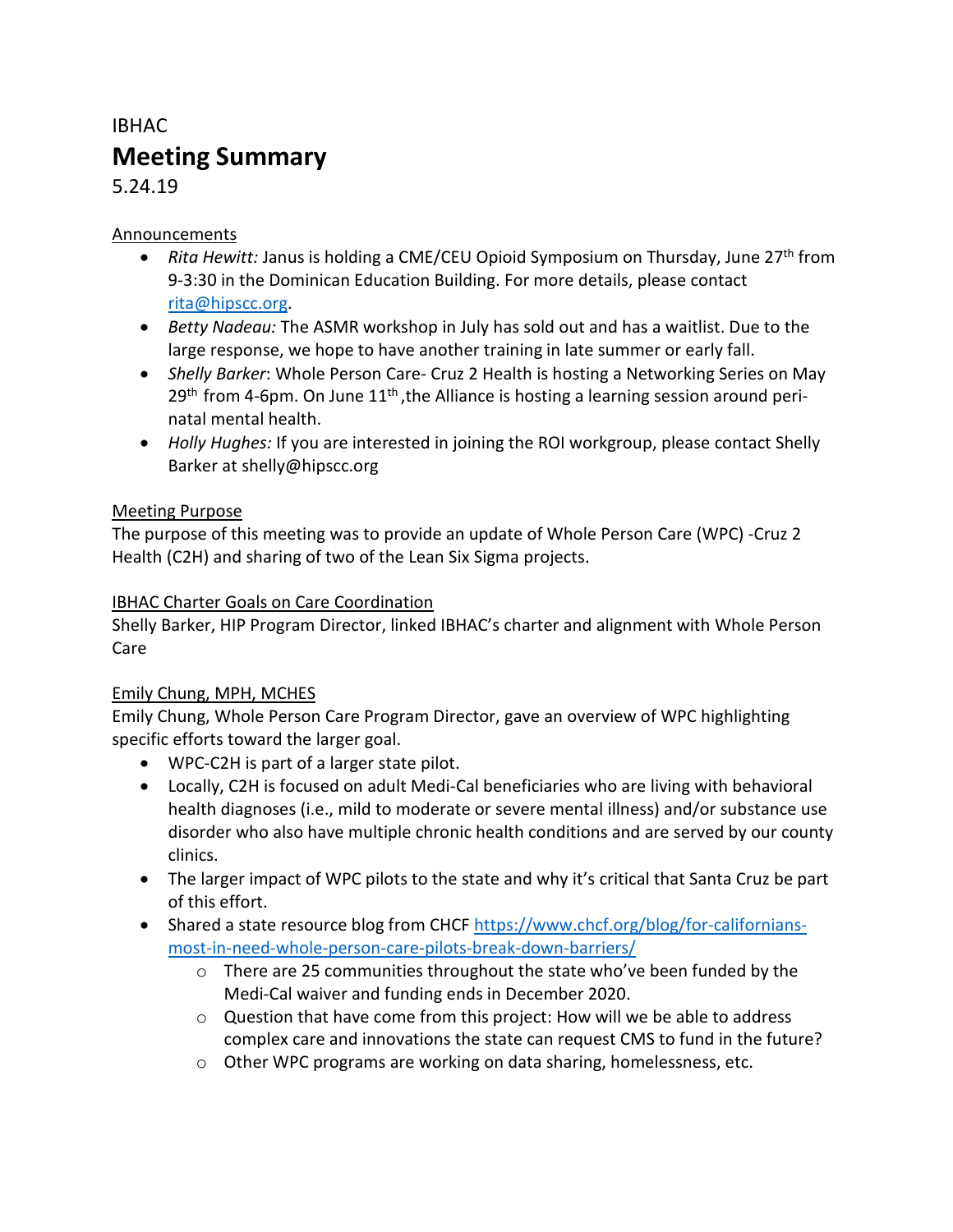#### Reviewed WPC-C2H structure:



\*\*\*Care Coordination has a Steering Committee that has been meeting regularly to drive activities noted above.

- To address many of these issues, various agency staff have been attending a three-part training, Lean 6 Sigma. Lean 6 Sigma is an internationally used process improvement framework with a set of over 30 tools through a rigorous training methodology. In SCC, we have an initiative called process improvement onward (PRIMO) utilizing Lean 6 Sigma training and methodology to create a common culture of process improvement and change. WPC pilots have been requested the focus be on infrastructure work. HSA decided they wanted to provide some infrastructure for the community through WPC to do process improvement work aligning with PRIMO.
- Some of the main themes within Lean 6 Sigma have been, how do we share regulations, data sharing, and consent?
- Overall goals of Lean 6 Sigma:
	- o How we share and communicate data
	- o Working to improve collaborations
	- o Meeting regularly to drive these activities such as the networking series
	- $\circ$  What can be done regarding sharing data within the current regulatory environment

#### Holly Hughes, LCSW, HIP Consultant

- Presented various integration frameworks that would be useful to members
	- o Principles of Effective Integrated Health Care via AIMS Center

Breakout activity

• Members broke out into two groups: ROI and Care Coordination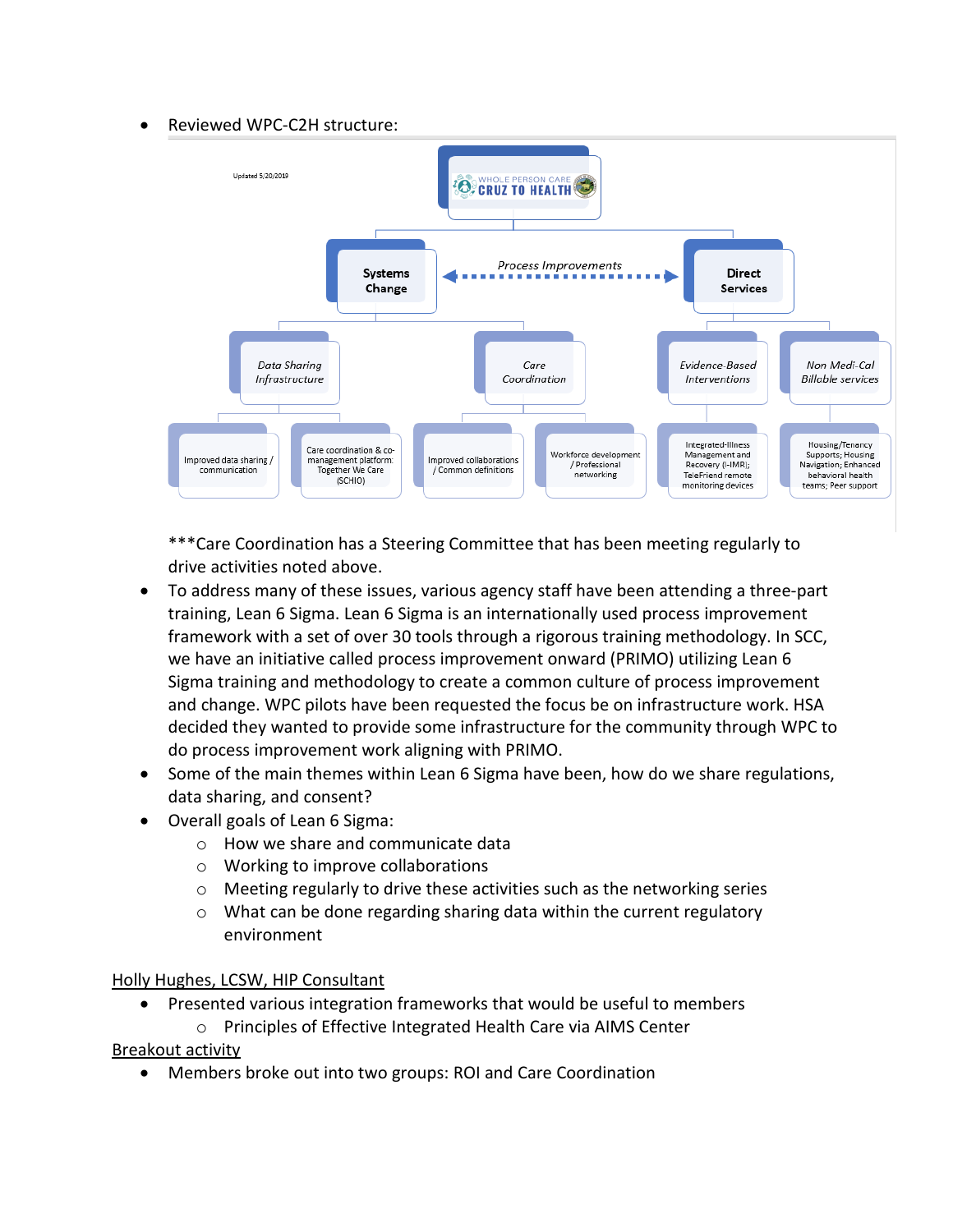### **DataShare**

| Legal Framework                                                                                                                                                                                                                                                    | Education/training                                                                                                                                                                                                               | Process mapping                                                                                                                                                                                                                                                                                                                                         | Technical system                                                                                                                                                                                            |
|--------------------------------------------------------------------------------------------------------------------------------------------------------------------------------------------------------------------------------------------------------------------|----------------------------------------------------------------------------------------------------------------------------------------------------------------------------------------------------------------------------------|---------------------------------------------------------------------------------------------------------------------------------------------------------------------------------------------------------------------------------------------------------------------------------------------------------------------------------------------------------|-------------------------------------------------------------------------------------------------------------------------------------------------------------------------------------------------------------|
| Assurance that it is<br>$\bullet$<br>legal<br>MOU/BAA<br>$\bullet$<br>Confidentiality (as<br>$\bullet$<br>much as possible)<br>Clearly defined ROI<br>$\bullet$<br>(what can be signed<br>by all parties<br>involved)<br>Re-release of<br>$\bullet$<br>information | Training for staff<br>$\bullet$<br>Staff training re:<br>$\bullet$<br><b>HIPAA</b> release<br>Consent forms<br>$\bullet$<br>and process<br>(script-how to<br>share with<br>participants $\rightarrow$ the<br>who? What?<br>Why?) | Who are the<br>"contact"<br>persons at the<br>other<br>organizations?<br>Follow-up<br>Quick<br>response time<br>and/or info on<br>how it's being<br>addressed<br>Strength-<br>based<br>approach<br>Easy to<br>understand<br>what is being<br>shared<br>Roster of best<br>contacts at<br>each agency<br>Coordinated<br>entry<br>Closed loop<br>referrals | Central repository<br>$\bullet$<br>for releases<br>Electronic data<br>format<br><b>Bidirectional data</b><br>Easy access info<br>System has<br>interoperation w/<br><b>EHRs of clinics and</b><br>hospitals |

## **Critical Quality Measures-DataShare**

| Legal Framework                                                                        | <b>Process Mapping</b>                                                                                                                                                    | Education/Training                                                                                              | <b>Technical Solution</b>                                                |
|----------------------------------------------------------------------------------------|---------------------------------------------------------------------------------------------------------------------------------------------------------------------------|-----------------------------------------------------------------------------------------------------------------|--------------------------------------------------------------------------|
| Vetted by attorneys<br>$\bullet$<br>and legal counsel,<br>compliance officers,<br>etc. | Information<br>$\bullet$<br>tracked.<br>Policy and<br>$\bullet$<br>procedures<br>written<br>Staff has<br>$\bullet$<br>confidence in<br>effectively sharing<br>information | Staff have<br>received<br>trainings,<br>training<br>materials<br>available (i.e.,<br>toolkit)<br>Sustainability | System developed,<br>piloted lessons<br>applied based on<br>requirements |

Care coordination….multiple care coordinators